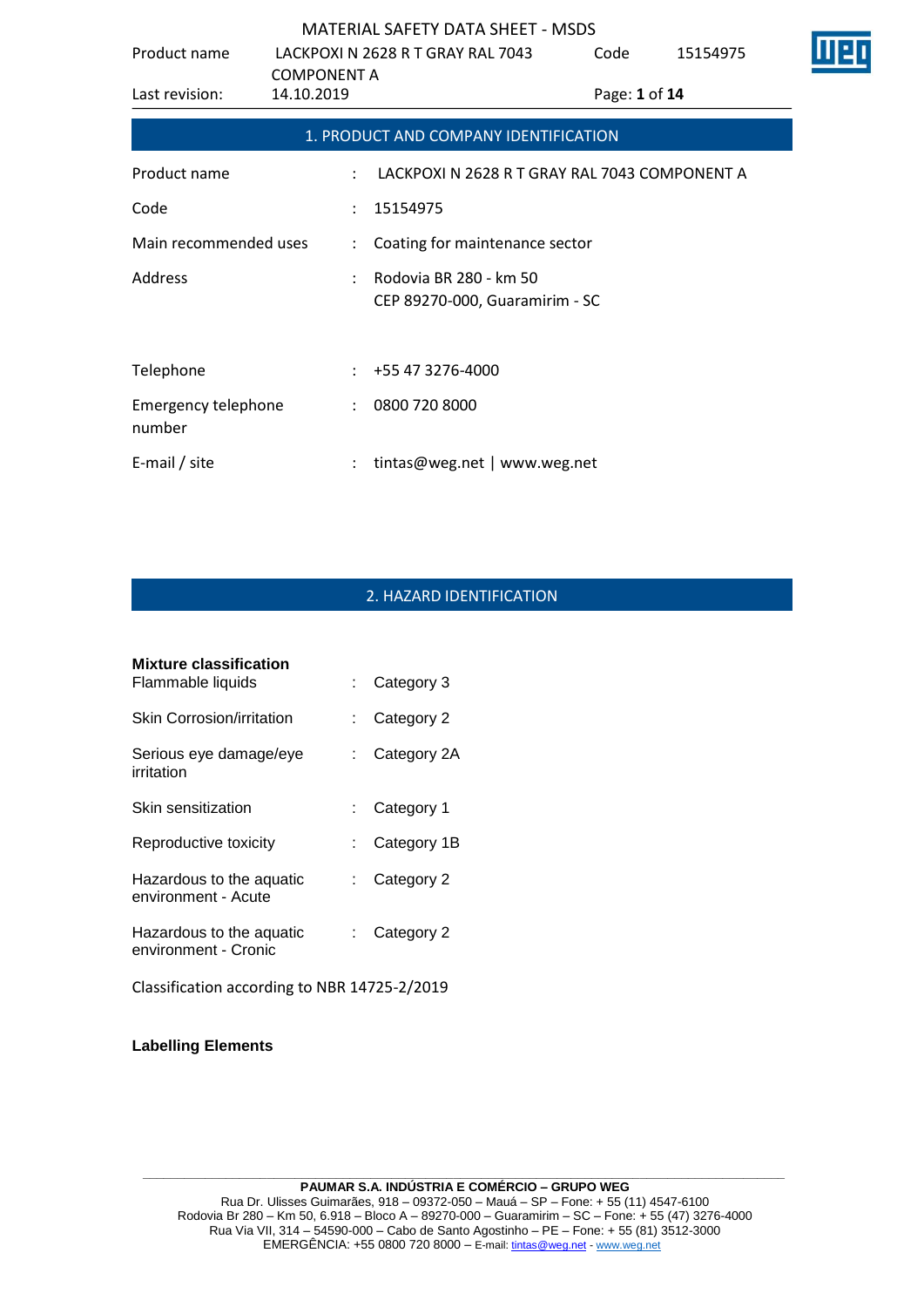| Product name           |                                  | <b>MATERIAL SAFETY DATA SHEET - MSDS</b><br>LACKPOXI N 2628 R T GRAY RAL 7043                                                                                                                                                                                                                   | Code                 | 15154975        |         |
|------------------------|----------------------------------|-------------------------------------------------------------------------------------------------------------------------------------------------------------------------------------------------------------------------------------------------------------------------------------------------|----------------------|-----------------|---------|
| Last revision:         | <b>COMPONENT A</b><br>14.10.2019 |                                                                                                                                                                                                                                                                                                 | Page: 2 of 14        |                 |         |
|                        |                                  |                                                                                                                                                                                                                                                                                                 |                      |                 |         |
| <b>Warning phrase</b>  |                                  | Danger                                                                                                                                                                                                                                                                                          |                      |                 |         |
| <b>Hazard phrases</b>  |                                  | H226 Flammable liquid and vapour.<br>H315 Causes skin irritation.<br>H319 Causes serious eye irritation.<br>H317 May cause an allergic skin reaction.<br>H360 May damage fertility or the unborn child.<br>H401 Toxic to aquatic life.<br>H411 Toxic to aquatic life with long lasting effects. |                      |                 |         |
| <b>Caution Phrases</b> |                                  | <b>Prevention:</b><br>P201 Obtain special instructions before use.                                                                                                                                                                                                                              |                      |                 |         |
|                        |                                  | P202 Do not handle until all safety precautions have been read<br>and understood.                                                                                                                                                                                                               |                      |                 |         |
|                        |                                  | P210 Keep away from heat, hot surfaces, sparks, open flames<br>and other ignition sources. No smoking.                                                                                                                                                                                          |                      |                 |         |
|                        |                                  | P261 Avoid breathing dust/ fume/ gas/ mist/ vapours/ spray.                                                                                                                                                                                                                                     |                      |                 |         |
|                        |                                  | P273 Avoid release to the environment.                                                                                                                                                                                                                                                          |                      |                 |         |
|                        |                                  | P280 Wear protective gloves/ protective clothing/<br>protection/ face protection.                                                                                                                                                                                                               |                      |                 | eye     |
|                        |                                  | <b>Reaction:</b><br>P303+P361+P353 IF ON SKIN (or hair): Take off immediately<br>all contaminated clothing. Rinse skin with water/shower.                                                                                                                                                       |                      |                 |         |
|                        |                                  | P308+P313 IF exposed or concerned: Call a doctor.                                                                                                                                                                                                                                               |                      |                 |         |
|                        |                                  | If skin<br>P333+P313<br>medicaladvice/attention.                                                                                                                                                                                                                                                | irritation or a rash | occurs:         | Get     |
|                        |                                  | P337+P313<br>lf<br>eye<br>advice/attention.                                                                                                                                                                                                                                                     | irritation           | persists<br>get | medical |
|                        |                                  | P362+P364 Take off contaminated clothing and wash it before<br>reuse.                                                                                                                                                                                                                           |                      |                 |         |
|                        |                                  | P370+P378 In case of fire: Use as chapter 5 of MSDS to<br>extinguish.                                                                                                                                                                                                                           |                      |                 |         |
|                        |                                  | P391 Collect spillage.                                                                                                                                                                                                                                                                          |                      |                 |         |
|                        |                                  | Storage:<br>P403+P235 Store in a well ventilated place. Keep cool.                                                                                                                                                                                                                              |                      |                 |         |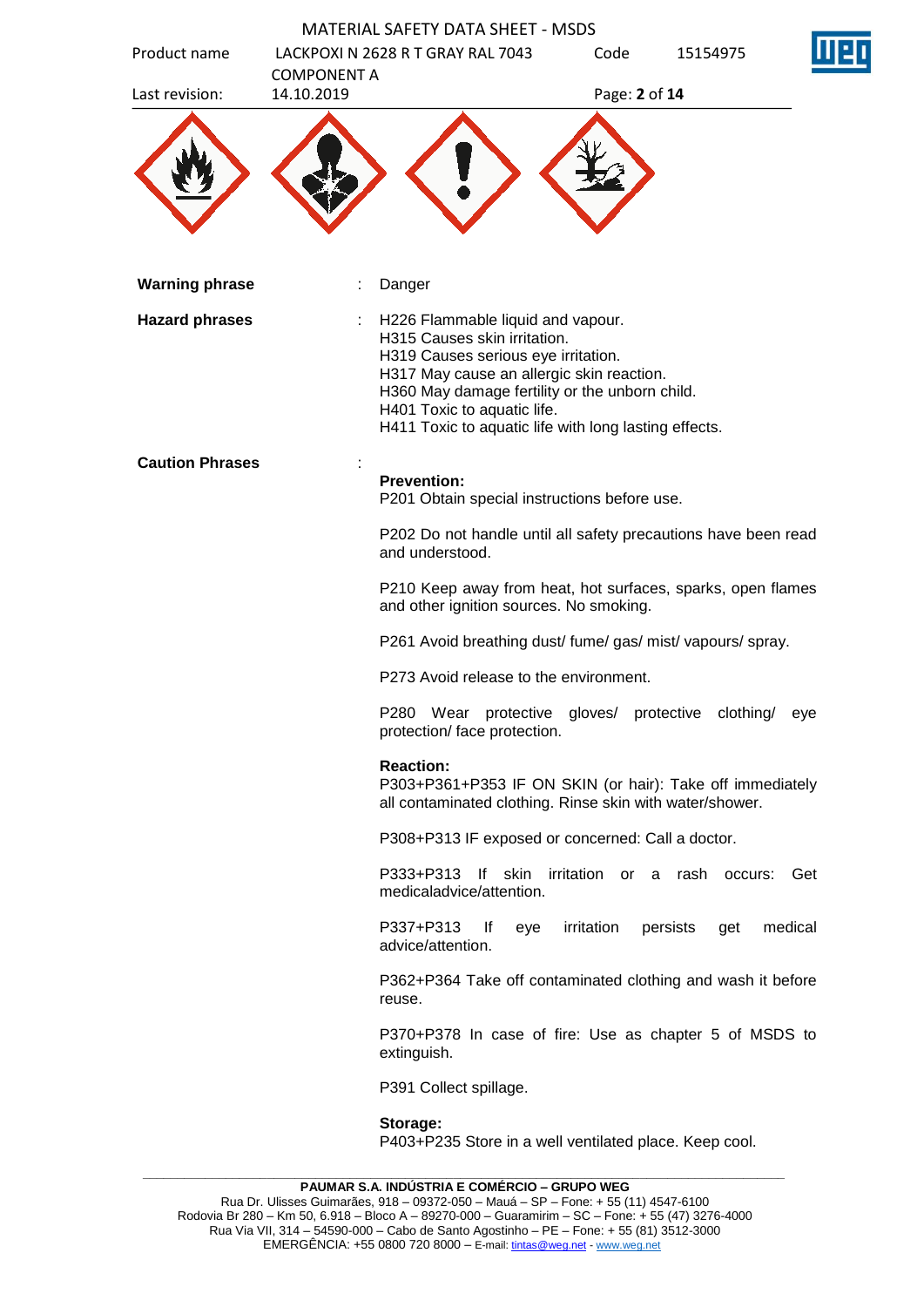|                |                                   | <b>MATERIAL SAFETY DATA SHEET - MSDS</b>                                                                                                                 |               |          |  |
|----------------|-----------------------------------|----------------------------------------------------------------------------------------------------------------------------------------------------------|---------------|----------|--|
| Product name   | LACKPOXI N 2628 R T GRAY RAL 7043 |                                                                                                                                                          | Code          | 15154975 |  |
|                | <b>COMPONENT A</b>                |                                                                                                                                                          |               |          |  |
| Last revision: | 14.10.2019                        |                                                                                                                                                          | Page: 3 of 14 |          |  |
|                | MSDS.                             | Treatmentand disposal of waste:<br>P501 Dispose of contents/container as chapter 13 of the                                                               |               |          |  |
| Other hazard   |                                   | When heated above its flash point, this material will release<br>toxic vapors and flames, and can burn in open area if exposed<br>to an ignition source. |               |          |  |

#### 3. COMPOSITION AND INFORMATION ABOUT THE INGRENDIENTS

Product type:  $\qquad \qquad$ : Mixture

# **Ingrendients that contribute to danger:**

| Product name                       | CAS No.    | <b>Risck classification</b>                                                                                                                                                                                                                                                     | Concentration [%]    |
|------------------------------------|------------|---------------------------------------------------------------------------------------------------------------------------------------------------------------------------------------------------------------------------------------------------------------------------------|----------------------|
| <b>EPOXI RESIN</b>                 | 25068-38-6 | Serious eye<br>damage/eye irritation,<br>Category 2A<br>Skin Corrosion/irritation<br>Category 2<br>Skin sensitization,<br>Category 1<br>Hazardous to the<br>aquatic environment -<br>Cronic,<br>Category 2<br>Hazardous to the<br>aquatic environment -<br>Acute,<br>Category 2 | $>= 20 - 30$         |
| N-METHYLPYRROLIDONE<br>SOLVENT (N) | 872-50-4   | Skin Corrosion/irritation<br>Category 2<br>Serious eye<br>damage/eye irritation,<br>Category 2<br>Specific target organ<br>toxicity - Single<br>exposure,<br>Category 3<br>Reproductive toxicity,<br>Category 1B                                                                | $\vert$ >= 0,1 - < 1 |

#### 4. FIRST AID MEASURES

**Inhalation** : Take the victim to fresh air, keeping them rested and warm. If breathing is irregular or has stopped, apply artificial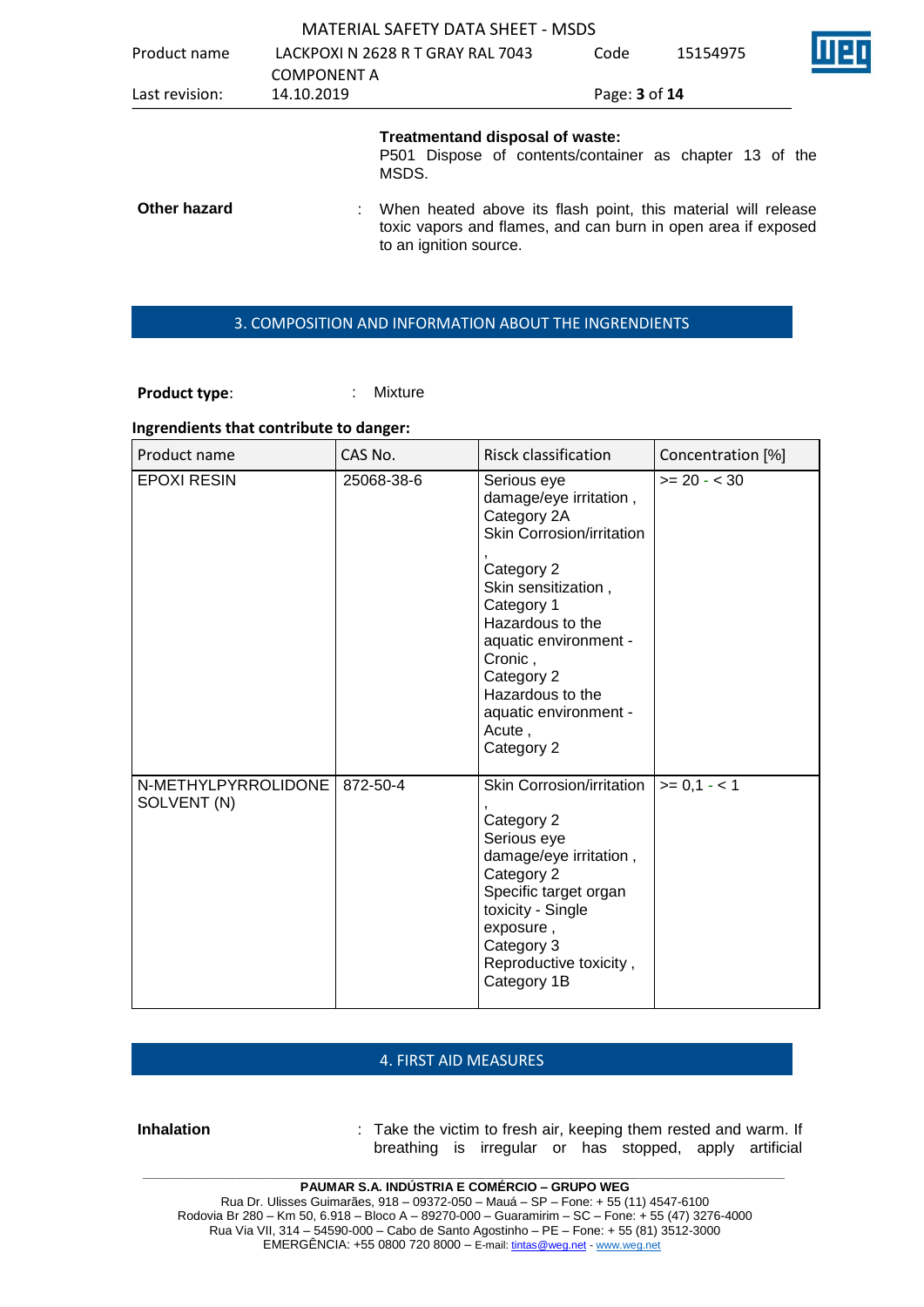| Product name                                                             |                                  | LACKPOXI N 2628 R T GRAY RAL 7043                                                                                                                                                                                                                                                                                                                                                                                                                                                        | Code          | 15154975 |  |
|--------------------------------------------------------------------------|----------------------------------|------------------------------------------------------------------------------------------------------------------------------------------------------------------------------------------------------------------------------------------------------------------------------------------------------------------------------------------------------------------------------------------------------------------------------------------------------------------------------------------|---------------|----------|--|
| Last revision:                                                           | <b>COMPONENT A</b><br>14.10.2019 |                                                                                                                                                                                                                                                                                                                                                                                                                                                                                          | Page: 4 of 14 |          |  |
|                                                                          |                                  | respiration. Do not give anything orally. Seek medical<br>assistance immediately, bringing the product label whenever<br>possible.                                                                                                                                                                                                                                                                                                                                                       |               |          |  |
| <b>Contact with the skin</b>                                             |                                  | : Remove the product with vegetal oil (cooking oil) and then<br>wash the skin thoroughly with plenty of water. Do not use<br>solvents or thinners. Seek medical attention in case of any<br>irritation or other symptoms.                                                                                                                                                                                                                                                                |               |          |  |
| <b>Contact with the eyes</b>                                             |                                  | : Remove contact lenses, if wearing any. Flush the eyes with<br>running water for at least 15 minutes, holding the eyelids<br>apart. Seek medical assistance immediately, bringing the<br>product label with you.                                                                                                                                                                                                                                                                        |               |          |  |
| Ingestion                                                                |                                  | Do not provoke vomiting. Consult with a doctor immediately.                                                                                                                                                                                                                                                                                                                                                                                                                              |               |          |  |
| <b>Most important symptoms</b><br>and effects, both acute and<br>delayed | ÷                                | Headaches, dizziness, fatigue and in extreme cases, loss of<br>consciousness.                                                                                                                                                                                                                                                                                                                                                                                                            |               |          |  |
| Notes for the doctor                                                     |                                  | Treat symptomatically. Do not induce vomiting because of risk<br>of aspiration of gastric contents into the lungs. Gastric lavage<br>is recommended when the patient ingests large quantities,<br>more than 5ml of the substance in its pure form. The toxic<br>potential of the quantity consumed must be evaluated in<br>relation to the risk of aspiration during gastric lavage.<br>Activated coal in solution could be useful. However, in some<br>cases the coal induces vomiting. |               |          |  |

## 5. FIRE-FIGHTING MEASURES

| Suitable extinguishing<br>methods                                   | $\therefore$ Water in mist form<br>Carbon dioxide (CO2)<br>Foam alcohol resistent<br>Dry chemical powder                                                                                                                                                                                                                                                                                                                                                                                                                                                                                                                                                                                                                    |
|---------------------------------------------------------------------|-----------------------------------------------------------------------------------------------------------------------------------------------------------------------------------------------------------------------------------------------------------------------------------------------------------------------------------------------------------------------------------------------------------------------------------------------------------------------------------------------------------------------------------------------------------------------------------------------------------------------------------------------------------------------------------------------------------------------------|
| <b>Extinguishing methods not</b> : Direct water jet.<br>recommended |                                                                                                                                                                                                                                                                                                                                                                                                                                                                                                                                                                                                                                                                                                                             |
| <b>Specific dangers</b>                                             | : Flammable liquid and vapour. Dangerous when exposed to<br>heat or ignition source. Exposed packaging to the fire may<br>rupture due to the increased pressure with risk of a<br>subsequent explosion. The vapours are havier than the air<br>and spread close to the ground and it can move to the ignition<br>source and provoke fire or backspace of the flames. Avoid the<br>accumulation of vapours in depressions on the ground,<br>manholes, basement etc. The vapours and/or the particles<br>finely divided (spray) may form explosive mixtures with the air.<br>In case of burning of the product, it forms carbon and nitrogen<br>compounds. The inhalation of these subproducts may cause<br>damage to health. |
| Protective measures of the                                          | : The personnel involved in firefighting should wear<br>self                                                                                                                                                                                                                                                                                                                                                                                                                                                                                                                                                                                                                                                                |

contained breathing apparatus with positive pressure and full

**fire fighting team.**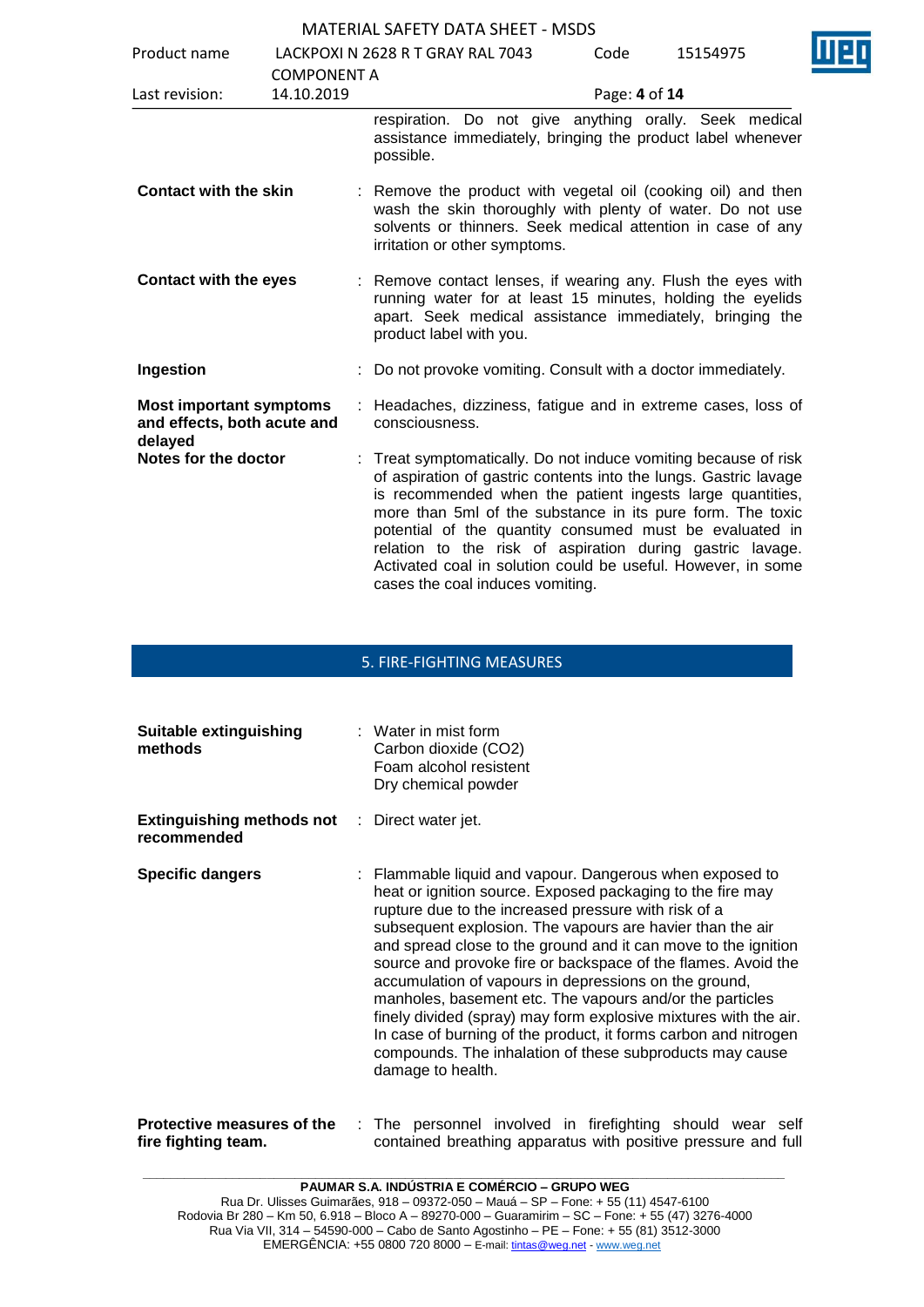|                         |                                  | <b>MATERIAL SAFETY DATA SHEET - MSDS</b>                                                                                                                                                                                                                                                                                                                                                                                                                                               |               |          |  |
|-------------------------|----------------------------------|----------------------------------------------------------------------------------------------------------------------------------------------------------------------------------------------------------------------------------------------------------------------------------------------------------------------------------------------------------------------------------------------------------------------------------------------------------------------------------------|---------------|----------|--|
| Product name            |                                  | LACKPOXI N 2628 R T GRAY RAL 7043                                                                                                                                                                                                                                                                                                                                                                                                                                                      | Code          | 15154975 |  |
| Last revision:          | <b>COMPONENT A</b><br>14.10.2019 |                                                                                                                                                                                                                                                                                                                                                                                                                                                                                        | Page: 5 of 14 |          |  |
|                         |                                  | protection clothes.                                                                                                                                                                                                                                                                                                                                                                                                                                                                    |               |          |  |
| <b>Specific methods</b> |                                  | : Evacuate and isolate the area. Approach from fire with wind at<br>your back. Fight the fire to a secure distance. Remove the<br>packaging of the product from the fire area if this can be made<br>with safety. Chill sideways with water in form of fog all the<br>closed packaging near the fire. Avoid that the resulting water<br>from fire fighting reaches drains or waterways. Use dikes to<br>contain this water and eliminate it according to environmental<br>regulations. |               |          |  |

## 6. SPILL / LEAK CONTROL PROCEDURES

#### **Personal precautions, protective equipment and emergency procedures**

| For the emergency service<br>staff                      | : If specialized clothing is needed to combat the leak/spillage,<br>Section 8 should be consulted. All precautions described in<br>the following section must be followed.                                                                                                                                                                                                                                                                                                                                                                                                                                                                                                                                                                                                                |
|---------------------------------------------------------|-------------------------------------------------------------------------------------------------------------------------------------------------------------------------------------------------------------------------------------------------------------------------------------------------------------------------------------------------------------------------------------------------------------------------------------------------------------------------------------------------------------------------------------------------------------------------------------------------------------------------------------------------------------------------------------------------------------------------------------------------------------------------------------------|
| For staff who are not part<br>of the emergency services | No action should be taken that may generate danger to<br>÷.<br>people without adequate training and<br>qualifications. Understand the dangers of leaked/spilled<br>products. Use appropriate personal protective equipment -<br>see section 8. Evacuate surrounding areas. Isolate area and<br>keep onlookers away. Do not touch or walk through spilled<br>material. Eliminate all sources of ignition. Avoid breathing<br>vapor or mist. Provide adequate ventilation if possible. Wear<br>appropriate respiratory mask when ventilation is inadequate. In<br>accordance with characteristics of the location and/or area<br>and in relation to the amount of spilled/leaked product,<br>additional emergency measures may be taken under the<br>supervision of a trained professional. |
| <b>Environmental precautions</b>                        | Prevent the product or the water used in the service reaches<br>waterways,<br>channels, drains, or galleries. In case of significant spill, retain<br>spi<br>lled liquid with inert material such as sand or earth. In<br>approprieate,                                                                                                                                                                                                                                                                                                                                                                                                                                                                                                                                                   |

use absorbent materials such as sawdust, rags, vermiculites, etc.

#### **Methods and materials for containment and cleaning**

**Large spills / leaks** : Understand the dangers of leaked/spilled products.Approaching the site with the wind from behind.Stop leak if this can be done safely. Prevent from entering holes / depressions in the floor. If this happens to provide ventilation. Confine the spill in a dike away from the leak point for later disposal. Remove local packaging from the spills site. Use anti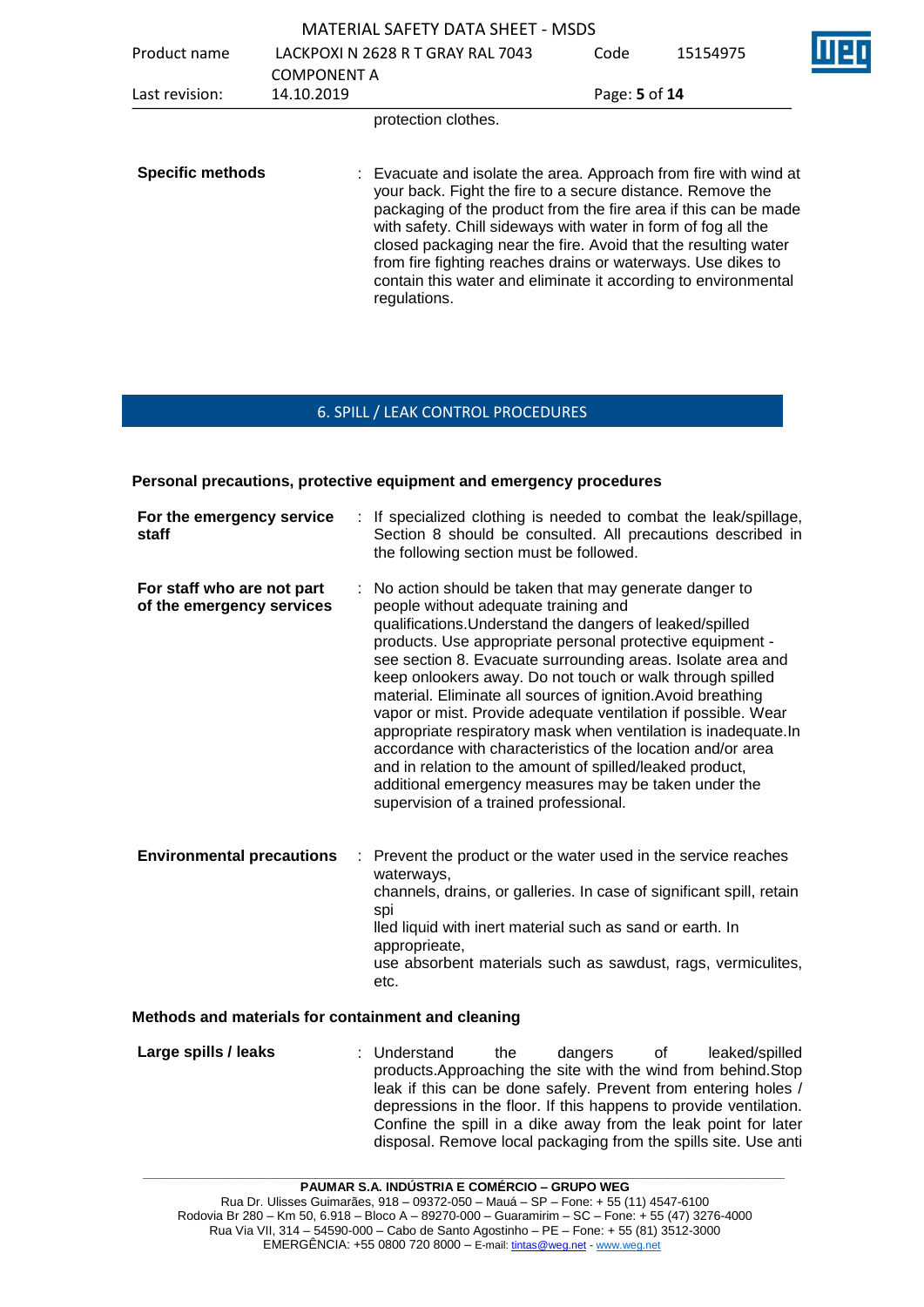| Product name                |                                  | LACKPOXI N 2628 R T GRAY RAL 7043                                                                                                                                                                                                                                                                                                                                                                                                                                                                             | Code          | 15154975 |
|-----------------------------|----------------------------------|---------------------------------------------------------------------------------------------------------------------------------------------------------------------------------------------------------------------------------------------------------------------------------------------------------------------------------------------------------------------------------------------------------------------------------------------------------------------------------------------------------------|---------------|----------|
| Last revision:              | <b>COMPONENT A</b><br>14.10.2019 |                                                                                                                                                                                                                                                                                                                                                                                                                                                                                                               | Page: 6 of 14 |          |
|                             |                                  | sparkling tools and explosion-proof equipment to collect the<br>product. All equipment used when handling the product must<br>be electrically grounded. Soak up with an inert dry material<br>(sand, vermiculite) placing the same in a suitable container for<br>later disposal - see chapter 13.                                                                                                                                                                                                            |               |          |
| <b>Small spills / leaks</b> |                                  | : Stop the leak if this can be done safely. Cover up spillage in a<br>tarp to prevent the spread by wind or rain. Use antifaiscantes<br>tools and explosion-proof equipment properly grounded to<br>collect the product. Place the material collected in dry, clean<br>and properly identified containers. Cap the container loosened<br>so removing them from the spill site. Avoid formation of dust.<br>Remove the packaging from the spill site. If there is product<br>disposal need refer to chapter 13 |               |          |
|                             |                                  | Contain and collect the material of the leak with absorbent<br>materials and non-combustible, such as sand, earth,<br>vermiculite, calcined diatomite, etc. in a waste container in<br>accordance with local regulations.                                                                                                                                                                                                                                                                                     |               |          |

# 7. HANDLING AND STORAGE

#### **Precautions for safe handling**

| <b>Instructions for safe</b><br>treatment | : Use individual protective equipment. Emergency showers and<br>eye wash basins must be installed in locations of use and<br>storage.                                                                                                                                                                                                                                                                                                                                                                                                                                                                                                                                                                                                                                                                                                                                                                                                                                                                                                                                                                                                                                                                                                                                                                                                                                                                                                                                                                                                                                      |
|-------------------------------------------|----------------------------------------------------------------------------------------------------------------------------------------------------------------------------------------------------------------------------------------------------------------------------------------------------------------------------------------------------------------------------------------------------------------------------------------------------------------------------------------------------------------------------------------------------------------------------------------------------------------------------------------------------------------------------------------------------------------------------------------------------------------------------------------------------------------------------------------------------------------------------------------------------------------------------------------------------------------------------------------------------------------------------------------------------------------------------------------------------------------------------------------------------------------------------------------------------------------------------------------------------------------------------------------------------------------------------------------------------------------------------------------------------------------------------------------------------------------------------------------------------------------------------------------------------------------------------|
| <b>Precautions for safe</b><br>handling   | : Use appropriate personal protective equipment - see section<br>8; The product handling should occur in places with good<br>natural ventilation or with the presence of local exhaust<br>ventilation; The electrical installations must comply with the<br>International Electrical Commission Standards (IEC), ABNT<br>Standards (Brazilian Association of Technical Standards),<br>taking into account the results of the classification area study<br>for the local and/or product instalation.<br>Use anti-sparking tools when handling the product; In transfer<br>operations, metal containers must be used and all containers<br>must be properly grounded to avoid sparkling by the<br>accumulation of static energy; Handle and use away from hot<br>surfaces, sparks, open flames, and other sources of ignition.<br>Do not smoke; Do not ingest. Avoid inhalation of vapors or<br>smoke as well as avoid contact with eyes, skin and clothing;<br>Eating and drinking should be prohibited in the area where the<br>material is handled, stored and processed. Workers should<br>wash their hands before eating, drinking and smoking.<br>Remove contaminated clothing and protective equipment<br>before entering food areas; After use keep the product in its<br>original packaging, sealed; Empty containers may be<br>hazardous and should be disposed of properly. Do not reuse<br>the packaging; Emergency showers and eye washer should be<br>installed in the use and storage places.<br>Do not handle the product until you have read and understood |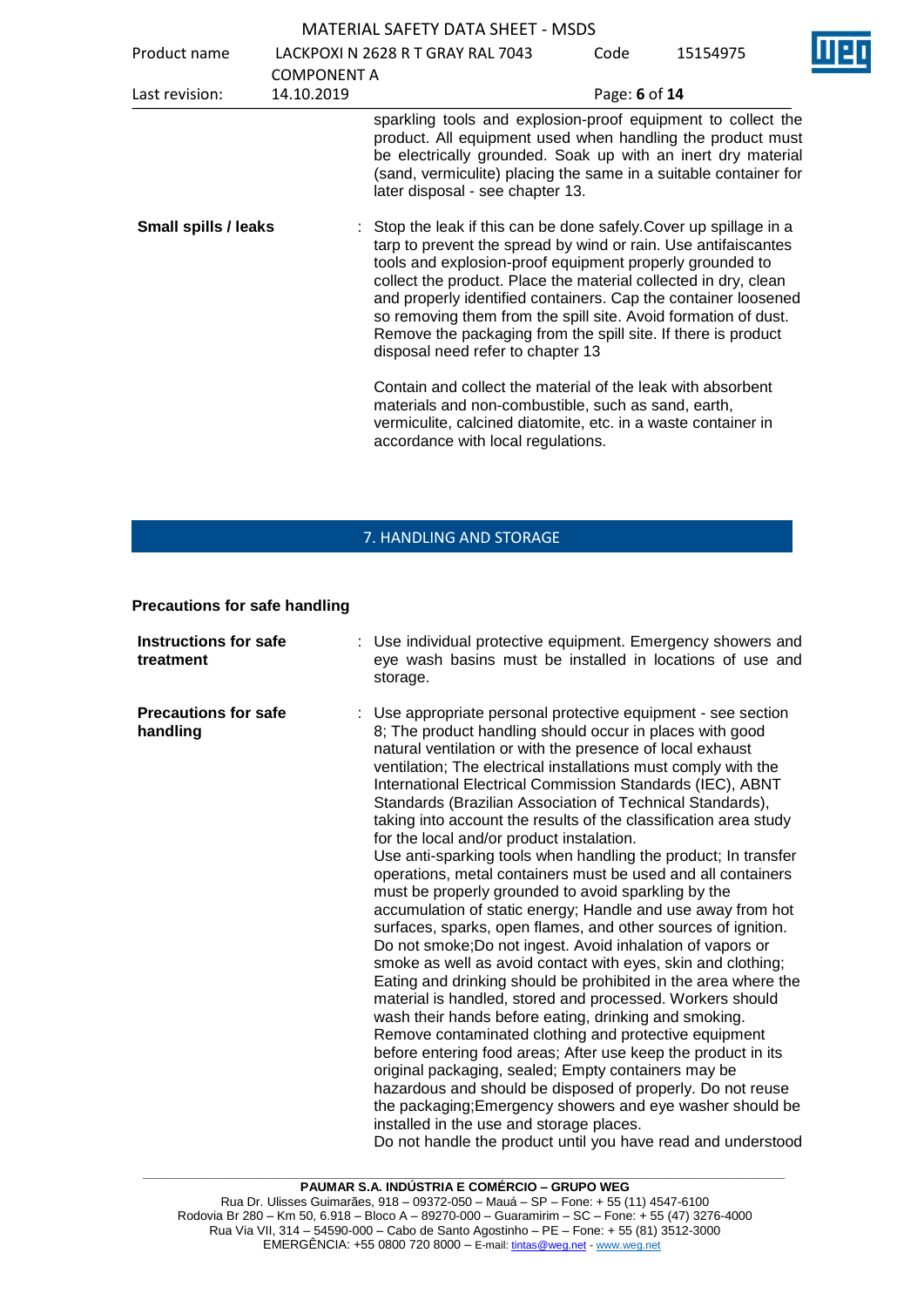| Product name                              | <b>COMPONENT A</b> | LACKPOXI N 2628 R T GRAY RAL 7043                                                                                                                                                                                                                                                                                                                                                                                                                                 | Code          | 15154975 |  |
|-------------------------------------------|--------------------|-------------------------------------------------------------------------------------------------------------------------------------------------------------------------------------------------------------------------------------------------------------------------------------------------------------------------------------------------------------------------------------------------------------------------------------------------------------------|---------------|----------|--|
| Last revision:                            | 14.10.2019         |                                                                                                                                                                                                                                                                                                                                                                                                                                                                   | Page: 7 of 14 |          |  |
|                                           |                    | all safety precautions contained in this document.                                                                                                                                                                                                                                                                                                                                                                                                                |               |          |  |
| <b>Fire protection</b>                    |                    | : Only use in well-ventilated locations, to prevent accumulation<br>of vapors in explosive concentrations. All conductive elements<br>of the system, in contact with the product, must be electrically<br>grounded Keep away from heat and sources of ignition. Tools<br>that do not produce sparks should be used. Do not smoke.                                                                                                                                 |               |          |  |
| <b>Storage conditions</b>                 |                    |                                                                                                                                                                                                                                                                                                                                                                                                                                                                   |               |          |  |
| Substances to be avoid                    |                    | : Keep away from oxidising agents, strong acid solutions and<br>strong alkaline solutions.                                                                                                                                                                                                                                                                                                                                                                        |               |          |  |
| <b>Storage conditions</b>                 |                    | : The electrical installation must comply with NEC(National<br>Electrical Code) or IEC (International Electrical Commission)<br>standards and/or those of the ABNT (Brazilian Association of<br>Technical Standards). The floor of the storage area must be<br>impermeable, non-combustible and must have ditches that<br>allow run off into the containment reservoir. Storage tanks<br>must be surrounded by embankments and have drains in case<br>of leakage. |               |          |  |
| <b>Appropriate storage</b><br>conditions  |                    | : Store the material in covered, dry, well ventilated and<br>identified areasKeep out of direct sunlight. Store in a closed<br>container.                                                                                                                                                                                                                                                                                                                         |               |          |  |
| Inappropriate storage<br>conditions       |                    | Exposed to elevated temperatures, sun and rain. Close to<br>oxidizing agents. Close to food. Close to sources of heat and<br>ignition.                                                                                                                                                                                                                                                                                                                            |               |          |  |
| <b>Materials to avoid</b>                 |                    | : Do not store with explosive materials, flammableand/or toxic<br>gases, oxidizing, corrosive substances, or materials that may<br>generate spontaneous combustion.                                                                                                                                                                                                                                                                                               |               |          |  |
| Secure packaging materials                |                    |                                                                                                                                                                                                                                                                                                                                                                                                                                                                   |               |          |  |
| <b>Recommended packaging</b><br>materials |                    | Amber type glass.<br>Metal packaging                                                                                                                                                                                                                                                                                                                                                                                                                              |               |          |  |
| Packaging materials to be<br>avoided      |                    | : Certain plastic materials                                                                                                                                                                                                                                                                                                                                                                                                                                       |               |          |  |

## 8. EXPOSURE CONTROL – PERSONAL PROTECTION

The information in this chapter contain general guidelines. Chapter 1 should be consulted for any information on the recommended use of this product in different scenarios of exposure.

|                                        | Preferably use the product in adequate application cabin.  |
|----------------------------------------|------------------------------------------------------------|
| <b>Engineering control</b><br>measures | In case it is not possible, provide exhaustion/ventilation |
|                                        | enough to keep the concentration of the agents indicated   |
|                                        | in this section under the limits of tolerance (L.T.),      |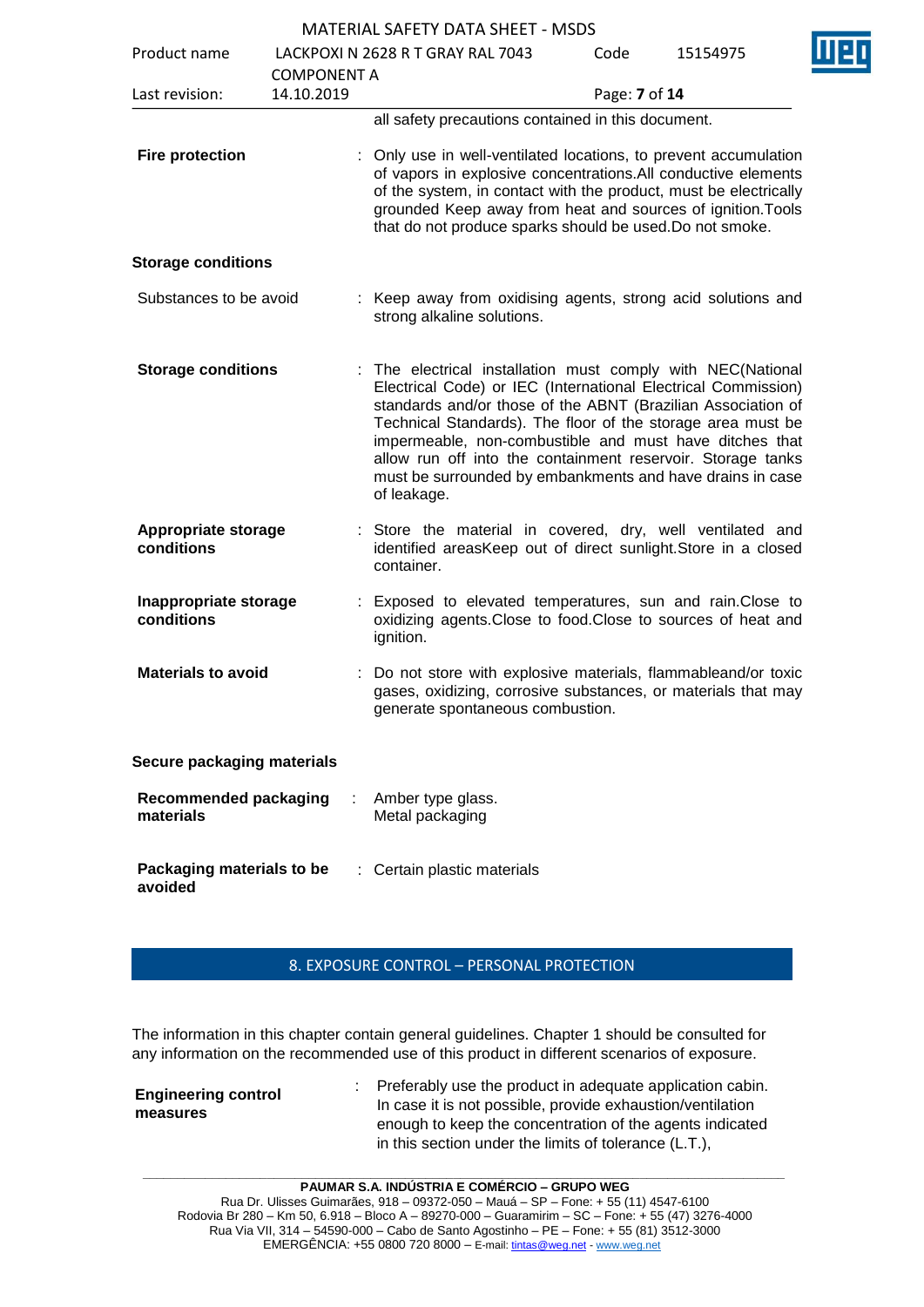#### Product name LACKPOXI N 2628 R T GRAY RAL 7043 COMPONENT A<br>14.10.2019 Code 15154975 Last revision: 14.10.2019 Page: **8** of **14** otherwise, use adequate respiratory protection equipment. The engineering controls should keep the concentrations of gas/vapour under the limit of LEL - Lower Explosive

#### **Control parameters**

#### **Occupational Exposure Limits**

| <b>Name</b>        | <b>CAS No.</b> | <b>TLV/TWA</b> | <b>TLV/STEL</b> | <b>I TLV/TETO</b> | Source |
|--------------------|----------------|----------------|-----------------|-------------------|--------|
| EPOXI RESIN        | 25068-38-6     |                |                 |                   |        |
| N-                 | 872-50-4       |                |                 |                   |        |
| I METHYLPYRROLIDON |                |                |                 |                   |        |
| I E SOLVENT (N)    |                |                |                 |                   |        |

Limit (see section 9). Use equipment explosion proof.

\*PPM - parts of vapour or gas per million of parts of contaminated air

\*\*MG/m<sup>3</sup> - miligrams per cubic meter of air.

#### **Personal protective equipment required**

| <b>Respiratory protection</b>   | In case of the concentrations are above the indicated<br>tolerance limits, the use of appropriated mask is<br>necessary for this goal (half-face mask or full face mask<br>with filter to organic vapors and acid gases).          |
|---------------------------------|------------------------------------------------------------------------------------------------------------------------------------------------------------------------------------------------------------------------------------|
| Eye protection                  | Use hermetic goggles to protect against liquid splashes.                                                                                                                                                                           |
| <b>Body and skin protection</b> | : It is recommended the use of apron barber type to<br>protecting upper limbs, trunk and lower limbs in case of<br>splash. In case of risk of static electricity generation the<br>cloth should be antistatic, includin the apron. |

#### 9. PHYSICAL AND CHEMICAL PROPERTIES

| Form                          |    | Liquid              |
|-------------------------------|----|---------------------|
| State of matter               |    | Liquid              |
| Color                         |    | Gray                |
| Odour                         |    | <b>Distinctive</b>  |
| Odour limit                   |    | Not applicable      |
| рH                            | ÷. | Not applicable      |
| <b>Melting point</b>          |    | Data not available. |
| <b>Boiling point</b>          |    | Data not available. |
| <b>Flash Point (Open cup)</b> |    | 28 °C               |
| <b>Evaporation rate</b>       |    | Data not available. |

#### **\_\_\_\_\_\_\_\_\_\_\_\_\_\_\_\_\_\_\_\_\_\_\_\_\_\_\_\_\_\_\_\_\_\_\_\_\_\_\_\_\_\_\_\_\_\_\_\_\_\_\_\_\_\_\_\_\_\_\_\_\_\_\_\_\_\_\_\_\_\_\_\_\_\_\_\_\_\_\_\_\_\_\_\_\_\_\_\_\_\_\_\_\_ PAUMAR S.A. INDÚSTRIA E COMÉRCIO – GRUPO WEG**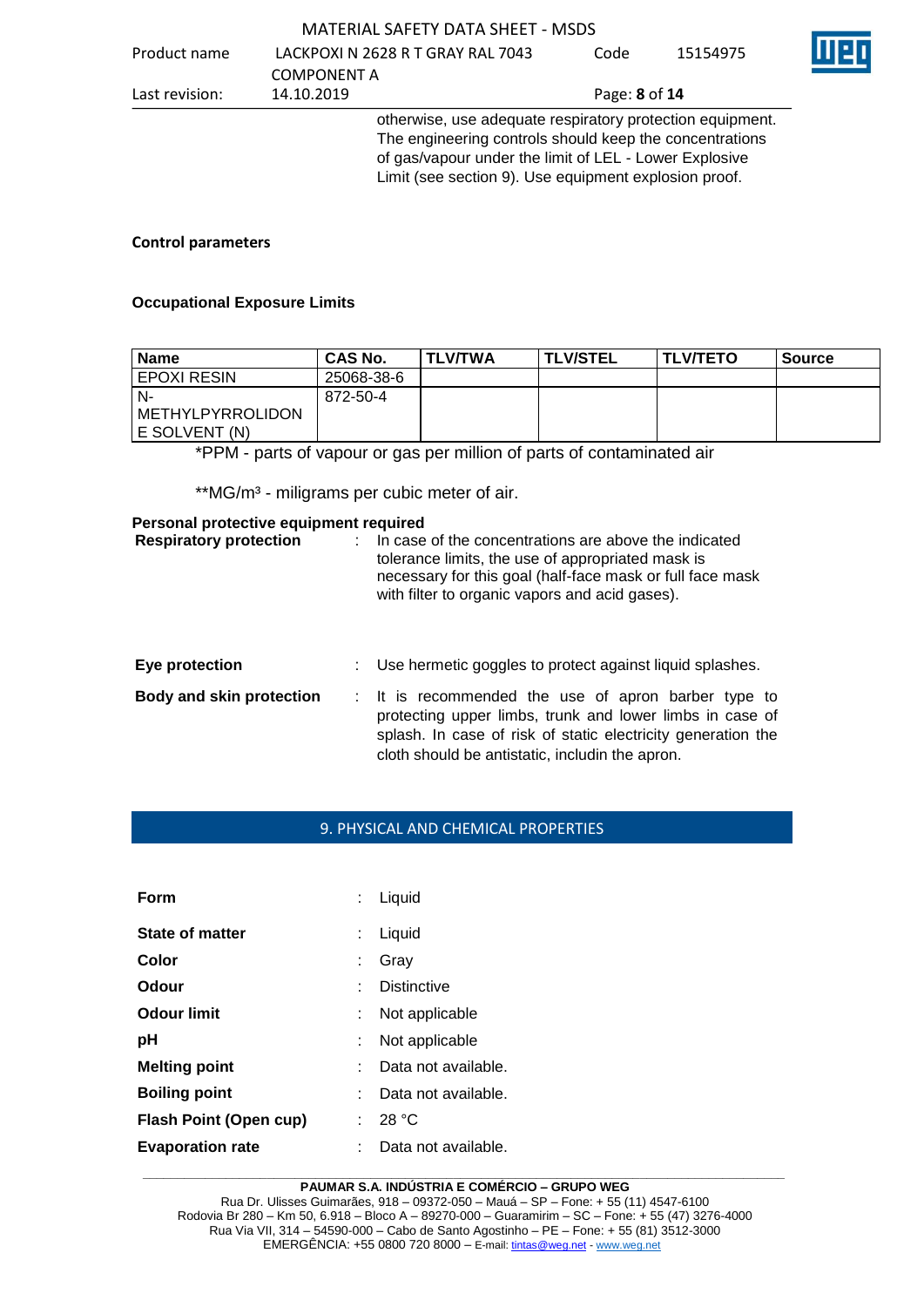|                                          |                                   | 1                             |               |          |  |
|------------------------------------------|-----------------------------------|-------------------------------|---------------|----------|--|
| Product name                             | LACKPOXI N 2628 R T GRAY RAL 7043 |                               | Code          | 15154975 |  |
|                                          | <b>COMPONENT A</b>                |                               |               |          |  |
| Last revision:                           | 14.10.2019                        |                               | Page: 9 of 14 |          |  |
| <b>Inflammation point</b>                |                                   | : Method: Data not available. |               |          |  |
|                                          |                                   |                               |               |          |  |
| <b>Upper explosive limit</b>             |                                   |                               |               |          |  |
|                                          |                                   | Data not available.           |               |          |  |
| Lower explosive limit                    |                                   |                               |               |          |  |
|                                          |                                   | Data not available.           |               |          |  |
| Vapor pressure                           |                                   | Data not available.           |               |          |  |
| <b>Density</b>                           | ÷.                                | 1,49 - 1,59 g/cm <sup>3</sup> |               |          |  |
| Solubility(ies)                          |                                   | Water-insoluble               |               |          |  |
| N-octano /water partition<br>coefficient | t.                                | Data not available.           |               |          |  |
| <b>Auto flammability</b>                 |                                   | Data not available.           |               |          |  |
| Cinematic viscosity (25°C)               |                                   | $\therefore$ 0 - 110 UK (A+B) |               |          |  |
| Vapor density                            |                                   | Data not available.           |               |          |  |
|                                          |                                   |                               |               |          |  |

**Decomposition temperature** :

## 10. STABILITY AND REACTIVITY

| <b>Reactivity</b>                              |               | Presents no reactivity at room temperature and under normal<br>conditions of use.                                                                                                                         |
|------------------------------------------------|---------------|-----------------------------------------------------------------------------------------------------------------------------------------------------------------------------------------------------------|
| <b>Chemical stability</b>                      |               | : Stable at room temperature and under normal conditions of<br>use. Unstable at temperatures above the flash point.                                                                                       |
| <b>Possibility of dangerous</b><br>reactions   |               | Presents no reactivity at room temperature and under normal<br>conditions of use.<br>None when the product is stored, applied and processed<br>correctly.                                                 |
| Need to add additives and<br><i>inhibitors</i> | $\mathcal{L}$ | Not necessary.                                                                                                                                                                                            |
| <b>Conditions to avoid</b>                     |               | Extreme heat and open flame.                                                                                                                                                                              |
| Incompatible materials                         |               | Do not store with explosive materials, flammableand/or toxic<br>gases, oxidizing, corrosive substances, or materials that may<br>generate spontaneous combustion.<br>Plastic materials soluble in Xylene. |
| Dangerous products of<br>decomposition         |               | : Produces noxious gases such as carbon monoxide (CO),<br>carbon dioxide (CO2) and nitrogen oxides (NOx).                                                                                                 |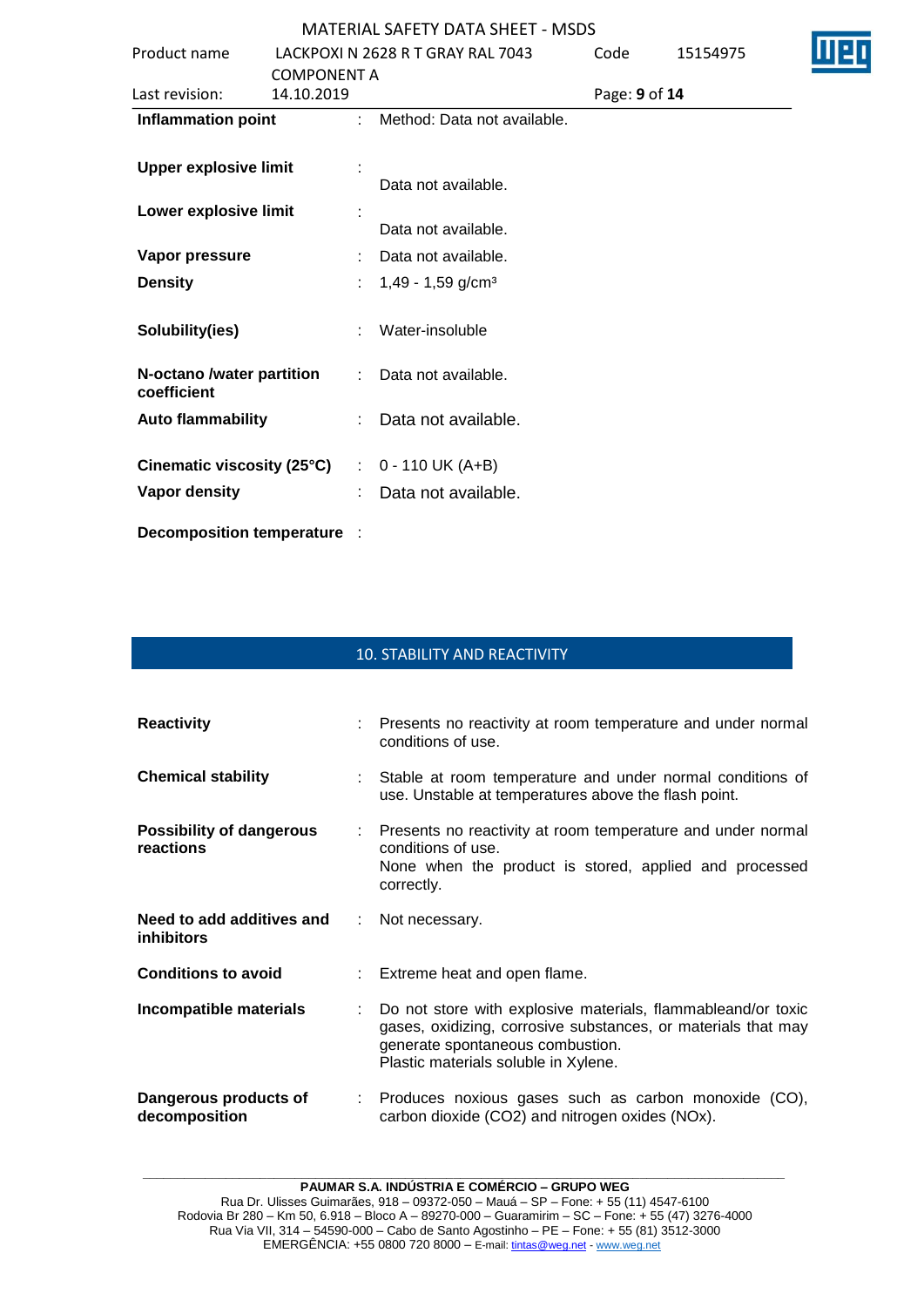Product name LACKPOXI N 2628 R T GRAY RAL 7043

Code 15154975



COMPONENT A<br>14.10.2019 Last revision: 14.10.2019 Page: **10** of **14** 11. TOXICOLOGICAL INFORMATION

#### **Components EPOXI RESIN**

| Acute toxicity by oral<br>use                                 | Test species<br><b>DL50</b><br><b>Observations</b>                      | Rat<br>11.400 mg/kg        |
|---------------------------------------------------------------|-------------------------------------------------------------------------|----------------------------|
| Acute toxicity by<br>inhalation                               | : Test species<br><b>DL50</b><br><b>Observations</b>                    | Rat<br>Data not available. |
| <b>Acute toxicity by</b><br>cutaneous use                     | : Test species<br><b>DL50</b><br><b>Observations</b>                    | Rabbit<br>22.800 mg/kg     |
| <b>Acute toxicity (other</b><br>methods of<br>administration) | : Test species<br><b>DL50</b><br><b>LC50</b><br>Non-standard unit value | Data not available.        |
| <b>Corrosion/irritation of</b><br>skin                        | : Category 2                                                            |                            |
| Serious eye damage/eye<br>irritation                          | : Category 2A                                                           |                            |
| <b>Respiratory or dermal</b><br>sensitivity                   | Category 1                                                              |                            |
| <b>Mutageneses</b>                                            | : Data not available.                                                   |                            |
| Carcinogenicity                                               | Data not available.                                                     |                            |
| <b>Toxic effects for</b><br>reproduction                      | Data not available.                                                     |                            |
| Specific target organ<br>toxicity (STOT) - single<br>exposure | : Data not available.                                                   |                            |
| Specific target organ<br>toxicity (STOT) - repeat<br>exposure | : Data not available.                                                   |                            |
| Aspiration hazard                                             | : Data not available.                                                   |                            |
| N-METHYLPYRROLIDONE SOLVENT (N)                               |                                                                         |                            |
| Acute toxicity by oral<br>use                                 | Test species<br><b>DL50</b><br><b>Observations</b>                      | Rat<br>4.150 mg/kg         |
| Acute toxicity by<br>inhalation                               | Test species<br><b>DL50</b>                                             | Rat<br>$5,1$ mg/l          |

**\_\_\_\_\_\_\_\_\_\_\_\_\_\_\_\_\_\_\_\_\_\_\_\_\_\_\_\_\_\_\_\_\_\_\_\_\_\_\_\_\_\_\_\_\_\_\_\_\_\_\_\_\_\_\_\_\_\_\_\_\_\_\_\_\_\_\_\_\_\_\_\_\_\_\_\_\_\_\_\_\_\_\_\_\_\_\_\_\_\_\_\_\_ PAUMAR S.A. INDÚSTRIA E COMÉRCIO – GRUPO WEG**

**Observations**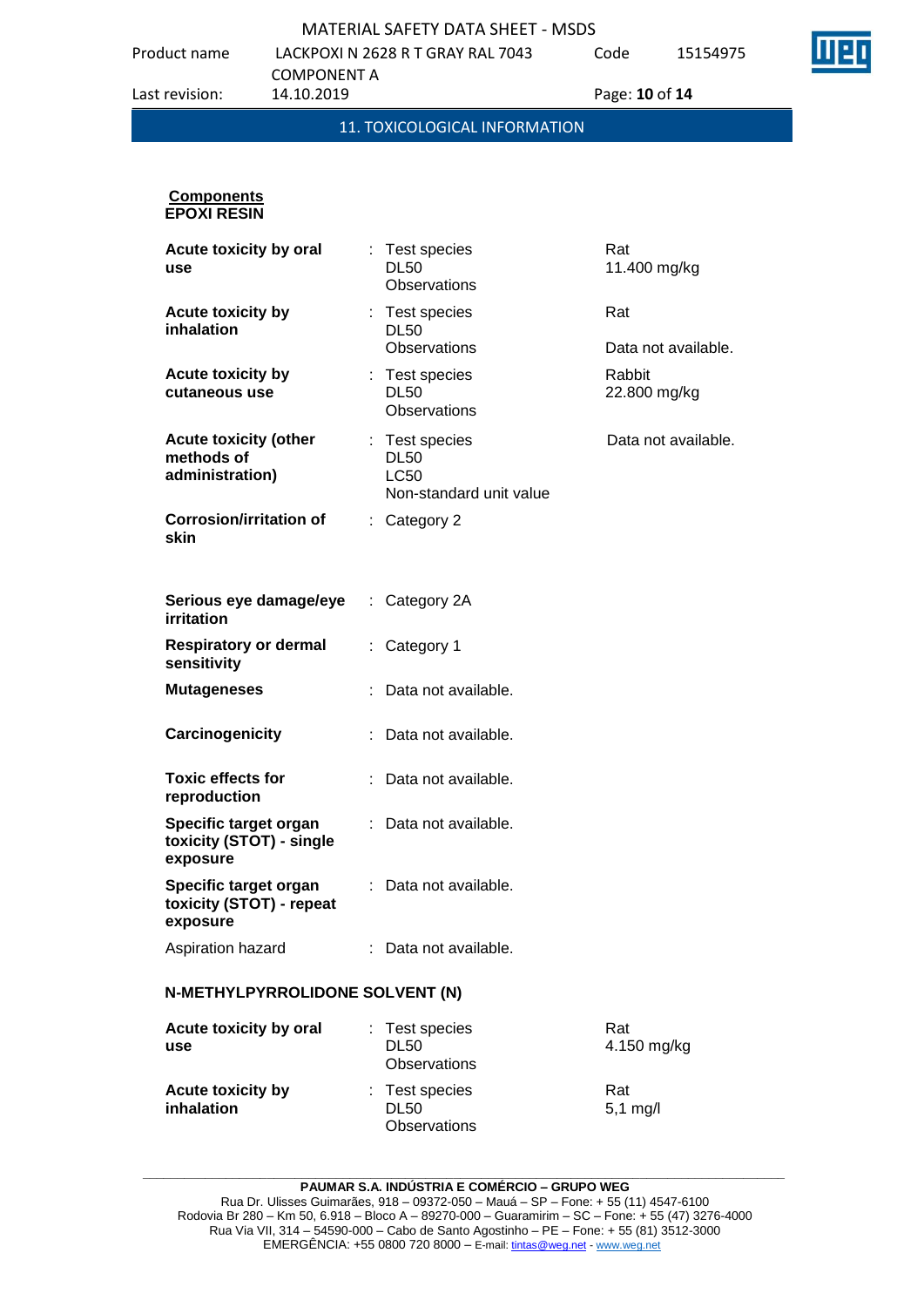| Product name                                                  |                                  | LACKPOXI N 2628 R T GRAY RAL 7043                    |                                                     | Code                  | 15154975                                                                                                                 |
|---------------------------------------------------------------|----------------------------------|------------------------------------------------------|-----------------------------------------------------|-----------------------|--------------------------------------------------------------------------------------------------------------------------|
| Last revision:                                                | <b>COMPONENT A</b><br>14.10.2019 |                                                      |                                                     | Page: 11 of 14        |                                                                                                                          |
| Acute toxicity by<br>cutaneous use                            |                                  | : Test species<br><b>DL50</b><br><b>Observations</b> |                                                     | Rabbit<br>5.000 mg/kg |                                                                                                                          |
| <b>Acute toxicity (other</b><br>methods of<br>administration) |                                  | : Test species<br><b>DL50</b><br><b>LC50</b>         | Non-standard unit value                             |                       | Data not available.                                                                                                      |
| <b>Corrosion/irritation of</b><br>skin                        |                                  | Category 2                                           |                                                     |                       |                                                                                                                          |
| <b>irritation</b>                                             | Serious eye damage/eye           | Category 2A<br>÷.                                    |                                                     |                       |                                                                                                                          |
| <b>Respiratory or dermal</b><br>sensitivity                   |                                  | Data not available.                                  |                                                     |                       |                                                                                                                          |
| <b>Mutageneses</b>                                            |                                  | Data not available.                                  |                                                     |                       |                                                                                                                          |
| Carcinogenicity                                               |                                  | Data not available.                                  |                                                     |                       |                                                                                                                          |
| <b>Toxic effects for</b><br>reproduction                      |                                  | beings                                               |                                                     |                       | : That is assumed that produces an adverse effect on the<br>fitness or reproductive capacity or the development of human |
| Specific target organ<br>toxicity (STOT) - single<br>exposure |                                  |                                                      | alter human function for a short period of exposure |                       | : Passengers effects on organ target . These are effects that                                                            |
| Specific target organ<br>toxicity (STOT) - repeat<br>exposure |                                  | Data not available.                                  |                                                     |                       |                                                                                                                          |
| Aspiration hazard                                             |                                  | : Data not available.                                |                                                     |                       |                                                                                                                          |

#### 12. ECOLOGICAL INFORMATION

| Stability in soil                          | : The product easily infiltrates into the soil                                            |
|--------------------------------------------|-------------------------------------------------------------------------------------------|
| <b>Other toxicological</b><br>observations | Data not available.                                                                       |
| <b>Ecotoxicity</b>                         | : Contaminates the ground water.<br>Detrimental to the fauna<br>Detrimental to the flora. |

## 13. DIOSPOSAL AND TREATMENT CONSIDERATIONS

#### **Recommended methods for final disposal**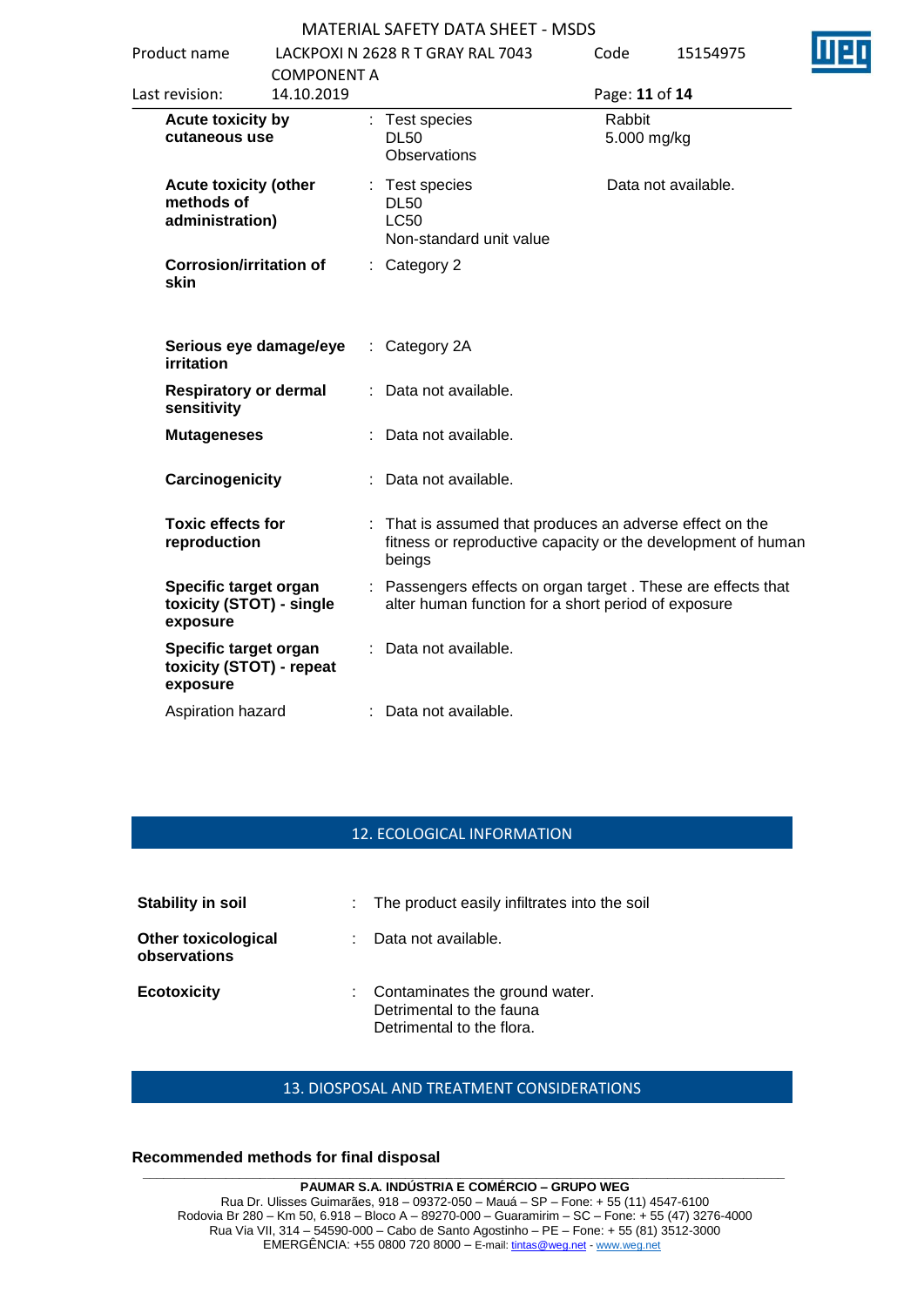| Product name          |                                  | LACKPOXI N 2628 R T GRAY RAL 7043                                                                                                                                                                                               | Code           | 15154975 |  |
|-----------------------|----------------------------------|---------------------------------------------------------------------------------------------------------------------------------------------------------------------------------------------------------------------------------|----------------|----------|--|
| Last revision:        | <b>COMPONENT A</b><br>14.10.2019 |                                                                                                                                                                                                                                 | Page: 12 of 14 |          |  |
| <b>Product</b>        |                                  | : Class I Waste - Dispose of in industrial landfill or a facility<br>authorized for recycling in accordance with federal, stateor<br>local regulations                                                                          |                |          |  |
| Waste                 |                                  | Class I Waste - Dispose of in industrial landfill or a facility<br>authorized for recycling in accordance with federal, stateor<br>local regulations                                                                            |                |          |  |
| <b>Used packaging</b> |                                  | Clean packaging should be sent for recycling. Packaging with<br>class I waste should be disposed of in industrial landfill or a<br>facility authorized for recycling in accordance with federal,<br>state or local regulations. |                |          |  |

#### 14. TRANSPORTATION INFORMATION

| fLand                |                                                                                                                                 |
|----------------------|---------------------------------------------------------------------------------------------------------------------------------|
| <b>ONU</b>           | : 1263                                                                                                                          |
| <b>Class of risk</b> | $\therefore$ 3                                                                                                                  |
| <b>Risk number</b>   | : 30                                                                                                                            |
| Packaging group      | : III                                                                                                                           |
| <b>Name</b>          | Paint (including coats, lacquers, enamels, colorant, gum-<br>lacquers, varnishes, polishes, liquid fillers and liquid lacquers) |

| <b>Shipping</b>                  |                                                                                                                                 |
|----------------------------------|---------------------------------------------------------------------------------------------------------------------------------|
| <b>ONU</b>                       | : 1263                                                                                                                          |
| Class of risk                    | $\therefore$ 3                                                                                                                  |
| <b>Packaging group</b>           | : III                                                                                                                           |
| EmS                              | F-E                                                                                                                             |
| <b>MFAG</b>                      | 310                                                                                                                             |
| Appropriate name for<br>dispatch | Paint (including coats, lacquers, enamels, colorant, gum-<br>lacquers, varnishes, polishes, liquid fillers and liquid lacquers) |
| Air transport                    |                                                                                                                                 |
| <b>ONU</b>                       | : 1263                                                                                                                          |
| <b>Class of risk</b>             | $\therefore$ 3                                                                                                                  |
| Packaging group                  | : III                                                                                                                           |
| Appropriate name for<br>dispatch | Paint (including coats, lacquers, enamels, colorant, gum-<br>lacquers, varnishes, polishes, liquid fillers and liquid lacquers) |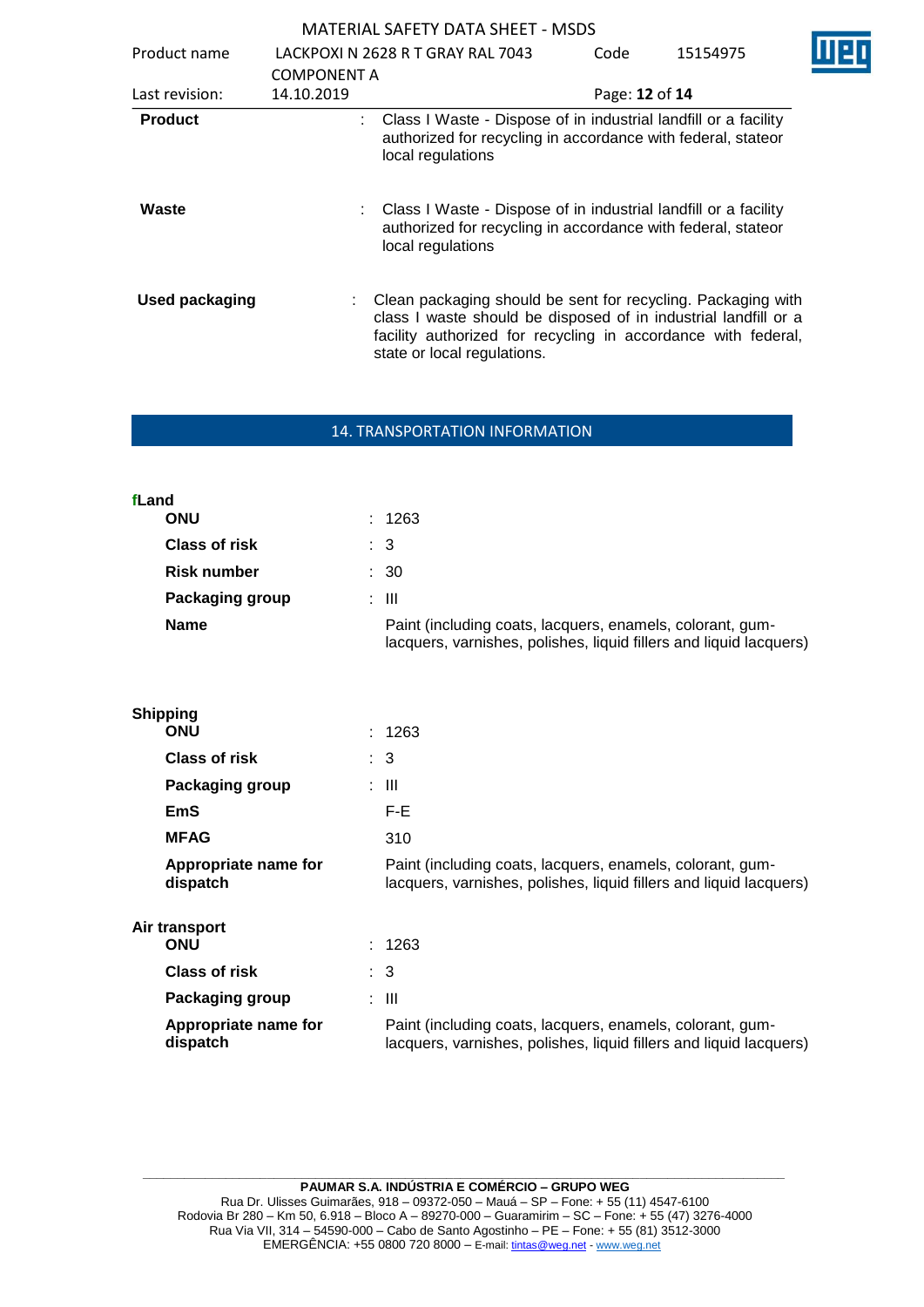Product name LACKPOXI N 2628 R T GRAY RAL 7043 Code 15154975

COMPONENT A<br>14.10.2019 Last revision: 14.10.2019 Page: **13** of **14**

This MSDS (Material Safety Data Sheet) was generated according to the criteria of NBR 14725/2014. (Brazilian standard that defines the GHS).

15. REGULATORY INFORMATION

| Specific Regulations for the<br><b>Chemical Product.</b> | Federal Decree No. 2657, July 3rd, 1998.                                      |
|----------------------------------------------------------|-------------------------------------------------------------------------------|
|                                                          | Ordinance No. 229, May 24th, 2011 - Changes to Regulatory<br>Standard No. 26. |
|                                                          | ABNT NBR 14725: 2014 - valid from 19/12/2014 -                                |
|                                                          | Amendment 1 (19/11/2014).                                                     |
|                                                          | Law No. 12305, August 2nd 2010 (Solid Waste National<br>Policy).              |
|                                                          | Decree No. 7404, December 23rd, 2010.                                         |
|                                                          | Resolution ANTT N° 5.232, December 14th 2016.                                 |

# 16. ADDITIONAL INFORMATION

### **Acronyms Used:**

**Legenda:**

| <b>CAS</b>      | <b>Chemical Abstract Service</b>                          |  |
|-----------------|-----------------------------------------------------------|--|
| VO              | <b>Organic Vapors</b>                                     |  |
| <b>NEC</b>      | National Eletrical code/Código Nacional de Eletricidade   |  |
| IEC:            | International Eletrical Commision                         |  |
| <b>ABNT</b>     | <b>Brazilian Association of Technical Standards</b>       |  |
| <b>ACGIH</b>    | American Conference of Governmental Industrial Hygienists |  |
| <b>TLV</b>      | <b>Threshold Limit Values</b>                             |  |
| <b>TLV/TWA</b>  | Time Weighted Average                                     |  |
| <b>TLV/STEL</b> | Short Term Exposure Limit                                 |  |
| TLC/C:          | Tolerance Limit - Ceiling Value                           |  |
| EPI:            | Individual Protective Equipment                           |  |
| <b>CA</b>       | <b>Approval Certificate</b>                               |  |
| <b>PPRA</b>     | <b>Environmental Risk Prevention Program</b>              |  |
| <b>NR</b>       | <b>Regulatory Standard</b>                                |  |
| <b>NFPA</b>     | National Fire Protection Agency                           |  |
| mmHg            | Millimeters of mercury - pressure unit                    |  |
| <b>DL50</b>     | Lethal Dose average                                       |  |

#### **\_\_\_\_\_\_\_\_\_\_\_\_\_\_\_\_\_\_\_\_\_\_\_\_\_\_\_\_\_\_\_\_\_\_\_\_\_\_\_\_\_\_\_\_\_\_\_\_\_\_\_\_\_\_\_\_\_\_\_\_\_\_\_\_\_\_\_\_\_\_\_\_\_\_\_\_\_\_\_\_\_\_\_\_\_\_\_\_\_\_\_\_\_ PAUMAR S.A. INDÚSTRIA E COMÉRCIO – GRUPO WEG**